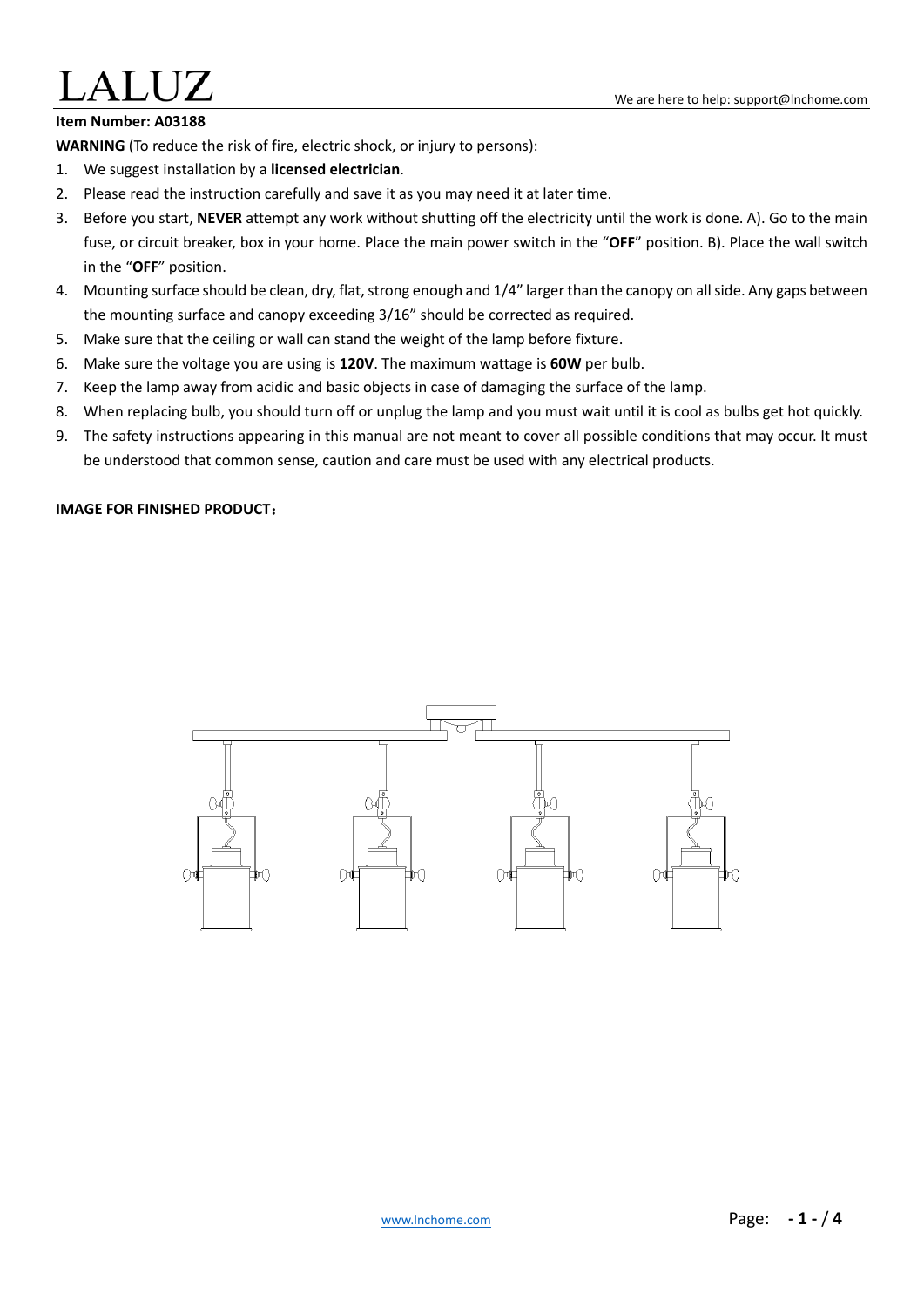# **LALUZ**

# **TOOLS REQUIRED (NOT INCLUDED):**

Before doing assembly and installation please prepare the needed tools as below picture

|        |                                          |                        | $-$    |                      |
|--------|------------------------------------------|------------------------|--------|----------------------|
| Ladder | Phillips head, flat blade<br>screwdriver | <b>Electrical tape</b> | Pliers | Wire cutter/Stripper |

### **PARTS TYPE & QTY INCLUDING:**



### **ACCESSORIES & QTY ENCLOSED:**

(C) Mounting screw (2)

(D)Plastic Wire Connectors (3)

### **ASSEMBLY & INSTALLATION INSTRUCTIONS:**

- 1. Carefully remove the fixture from the carton and check that all parts and accessories are included as shown in the above figure
- 2. **Turn off power**
- 3. Unscrew stud(H) from one side of connecter(I)
- 4. Gently pull the wire through bracket(J) until snug

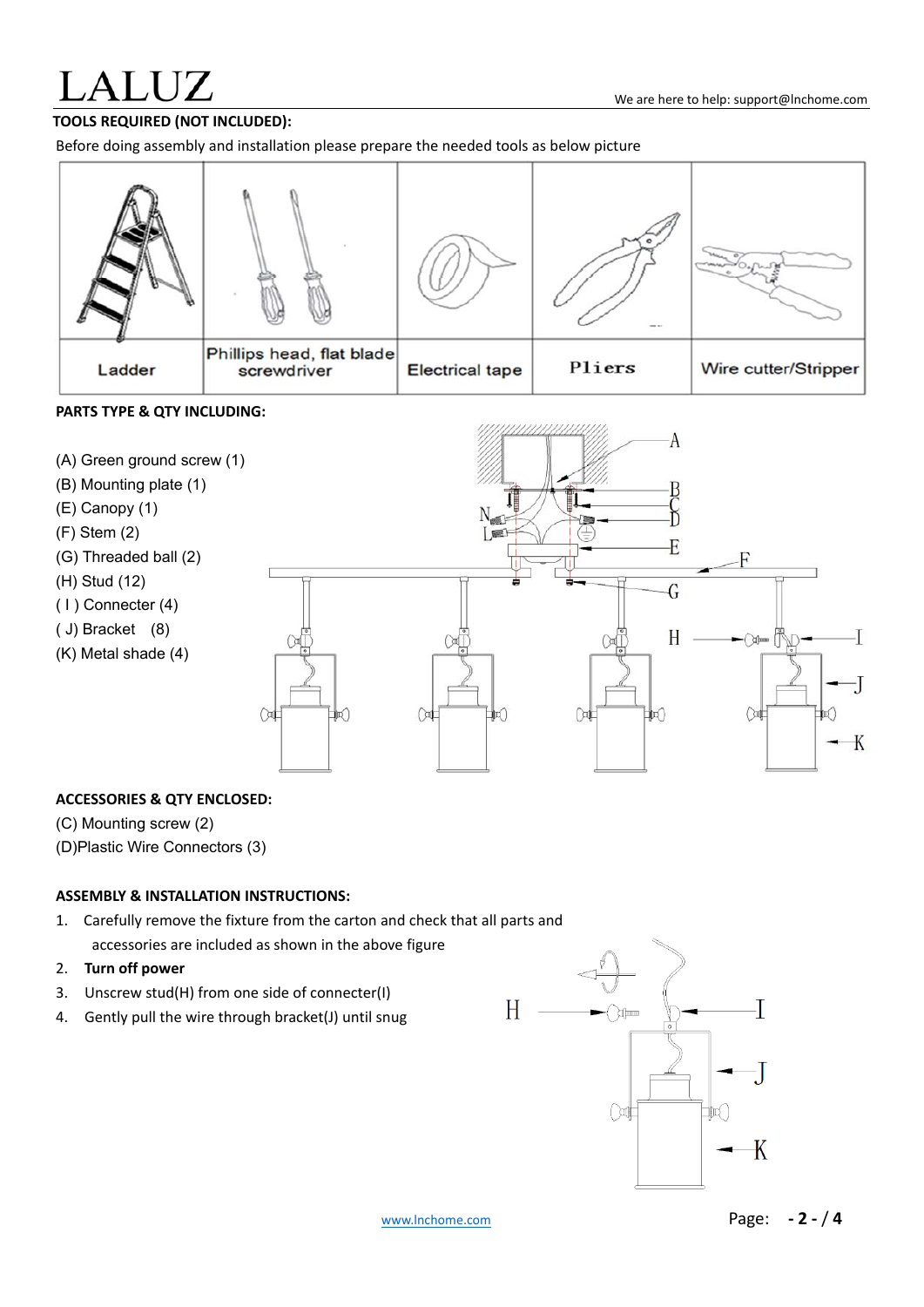# $\mathsf{LALUZ}$  we are here to help: support@Inchome.com

- 5. Place wires carefully inside connecter(I).
- 6. Align holes in two sides of connecter(I).
- 7. Thread stud  $(H)$  into holes in two sides of connecter(I). Tighten stud(H) to joint them together

8. Attach mounting plate (B) to outlet box by mounting screw(C). the side of mounting plate marked "GND" must face out

9. Adjust the stems(F) to their proper position Adjust metal shade (K)to your desired position through unscrewing the stud(H)on bracket(J).Then tighten the stud(H).

10 . Make the wire connections

Twist connector until wires are tightly joined together, carefully stuff all wires into the outlet box.